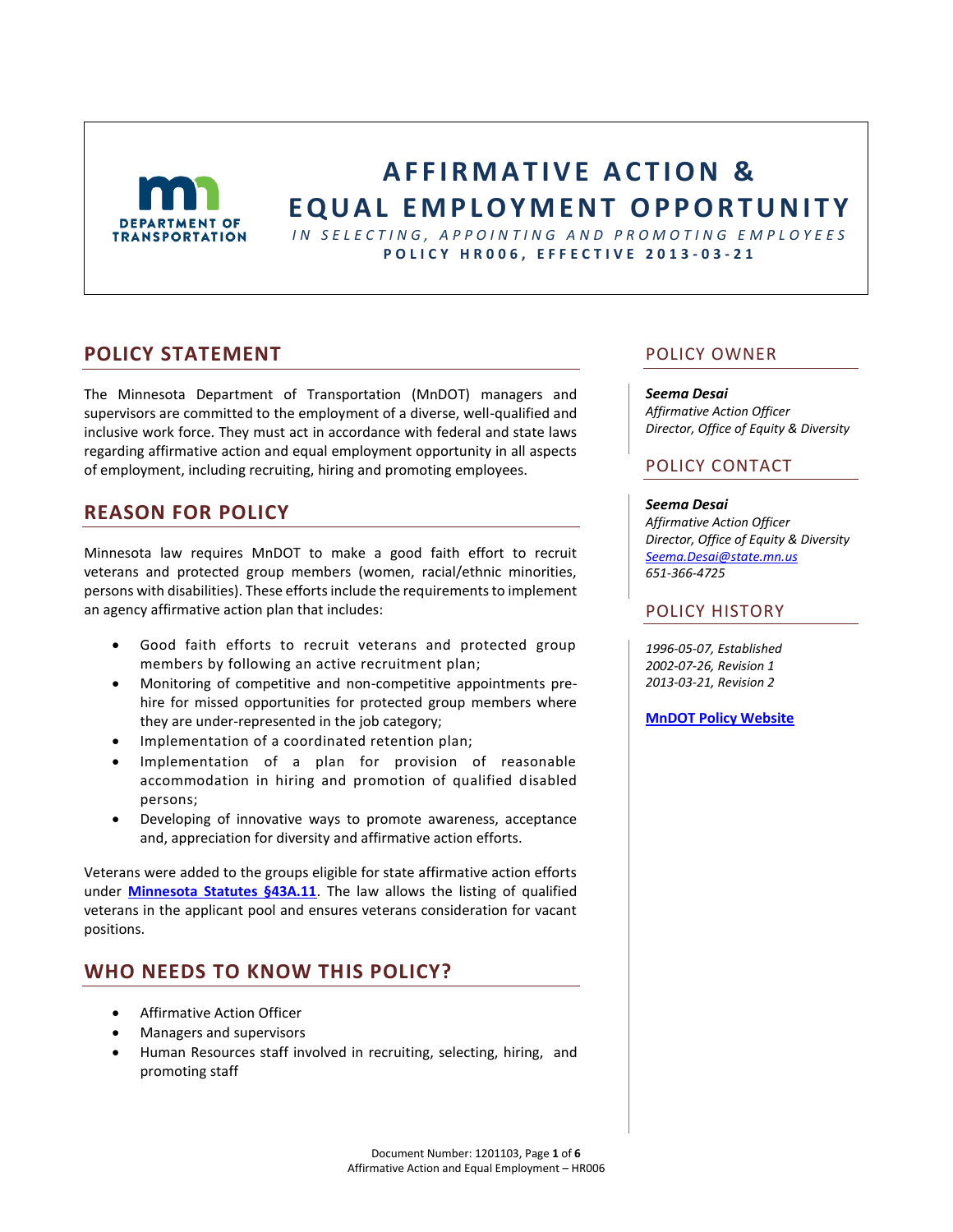#### **Competitive/Non-competitive Appointments**

Appointments subject to this policy required to be monitored for affirmative action purposes pursuant to **[Minnesota Statutes](https://www.revisor.mn.gov/statutes/?id=43A.191)  [§43A.191, subd. 3.](https://www.revisor.mn.gov/statutes/?id=43A.191)** 

- Unlimited, classified and non-competitive qualifying appointment descriptions must be monitored.
- Non-competitive appointments the require affirmative action monitoring include: student workers, temporary unclassified positions, temporary appointments, routine service and entry clerical appointments and work-training appointments student workers, temporary unclassified positions, temporary appointments, routine service and entry clerical appointments and work-training appointments. **[Minnesota Management & Budget "State of Minnesota Monitoring the Hiring Process Form"](http://www.beta.mmb.state.mn.us/doc/hr/staff/staff-hire.pdf)**

#### **Disparate Candidate**

An applicant who is a member of one or more classes of protected groups (women, persons with disabilities, racial/ethnic minority) where there is currently under representation in the MnDOT workforce for a particular job group.

#### **Missed Opportunity**

- When a competitive or non-competitive appointment (including a promotional appointment) is to be made (after all collective bargaining rights for bidding, transfer, layoff and appointment have been exhausted), and
- Appointment is to be made from a multi-source list or applicant pool determined eligible and qualified by MnDOT Human Resources, and
- There is a disparity or under representation of one or more members of a protected group (women, racial/ethnic minorities, persons with disabilities) in the job group as determined by the Affirmative Action Officer under a utilization analysis compliant with state law. (Note: A missed opportunity under this policy/guideline includes a decision not to appoint a qualified protected group individual to a promotional or higher level appointment within his or her same job group, for example, a senior engineer to a principal engineer), and
- One or more members of a protected group: Has applied for the appointment and is eligible and qualified for it, and is interested in the appointment, and the manager or supervisor wishes to appoint another eligible qualified candidate who is not in a protected group.

#### **Protected Groups**

- **Persons with disabilities,** any person who (1) has a physical, sensory, or mental impairment which substantially or materially limits one or more major life activities; (2) has a record of such an impairment; or (3) is regarded as having such an impairment.
- **Racial/Ethnic minorities**, include Black, African American, Hispanic, Asian, Pacific Islander, Native American including American Indian and Alaskan Native. A person may self-identify in more than one category.
- **Women**

#### **Utilization Analysis**

An affirmative action analysis required by state and/or federal law and conducted to determine whether protected group individuals are under-represented in the MnDOT workforce by job group. The analysis is based on criteria set by state or federal law and criteria recommended as best practice for determining under-representation of protected groups within public entities such as MnDOT.

#### *Veteran or Disabled Veteran*

For the purposes of this policy, definitions for veteran and/or disabled veteran are found under **[Minnesota Statutes 43A.11,](https://www.revisor.mn.gov/statutes/?id=43A.11)  [subdivisions 5 & 7](https://www.revisor.mn.gov/statutes/?id=43A.11) [, Minnesota Statutes 43A.111](https://www.revisor.mn.gov/statutes/?id=43A.111)** and **[Minnesota Statutes 197.447](https://www.revisor.mn.gov/statutes/?id=197.447)** (referencing **[Code of Federal Regulations,](http://www.gpo.gov/fdsys/pkg/CFR-2011-title38-vol1/pdf/CFR-2011-title38-vol1-sec3-12a.pdf)  [CFR Title 38, section 3.12a](http://www.gpo.gov/fdsys/pkg/CFR-2011-title38-vol1/pdf/CFR-2011-title38-vol1-sec3-12a.pdf)** an[d Section 401, Public Law 95-202.](http://www.ssa.gov/OP_Home/comp2/F095-202.html))

#### **Work out of class assignment**

A Work out of Assignment of permanent or probationary classified employees to work out of class in temporarily unoccupied classified positions which are allocated to a different classification, **[State of Minnesota Administrative Procedure 17.1](http://www.mmb.state.mn.us/doc/proc/17-1.pdf)**.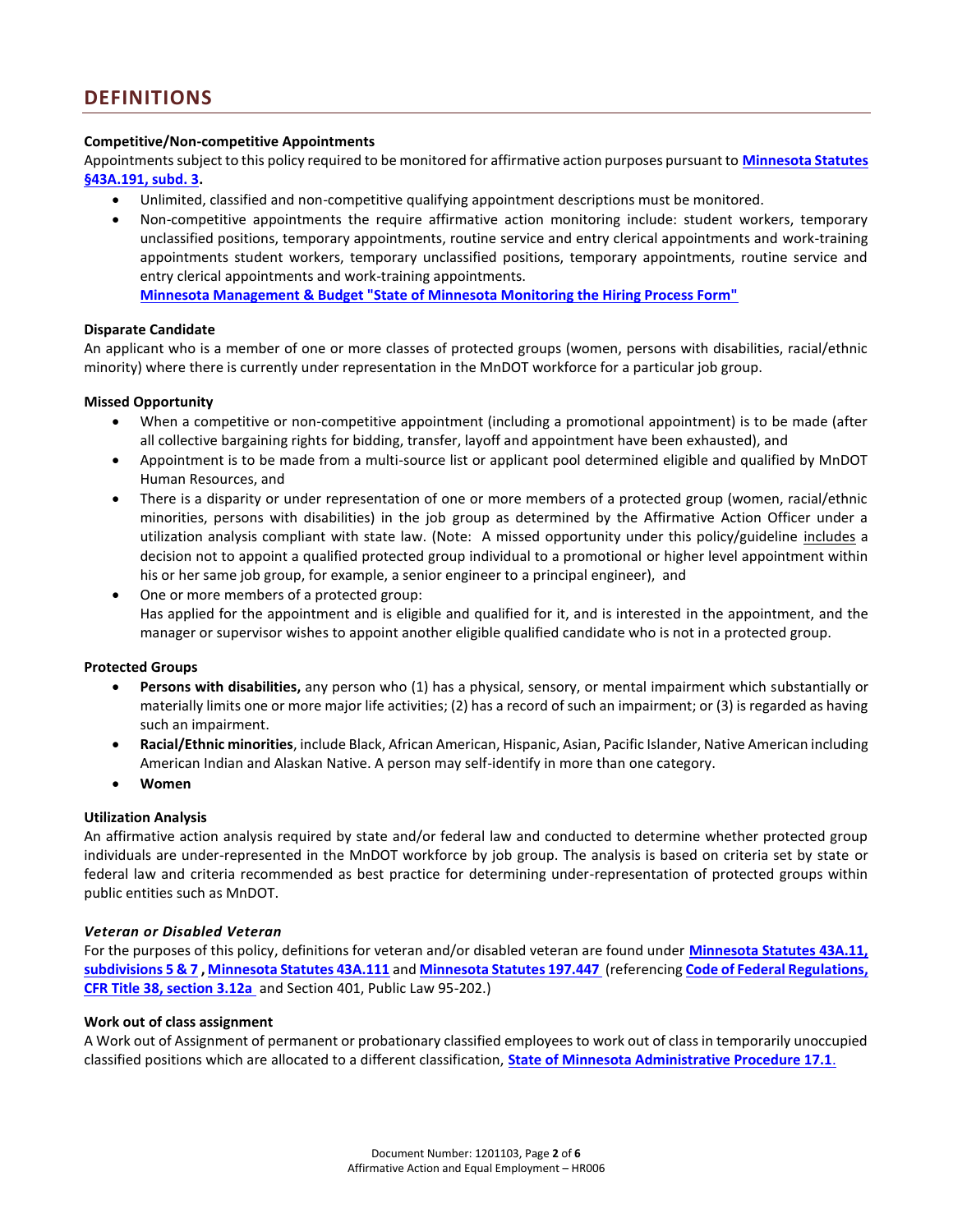#### *Selection and Appointment Procedures for competitive, non-competitive and promotional appointments*

- The hiring manager or supervisor must work with Human Resources and Labor Relations, to ensure compliance with applicable bargaining agreement provisions.
- With guidance from the Affirmative Action Officer, the hiring manager or supervisor and Human Resources must utilize appropriate, effective and flexible recruitment strategies to increase the numbers of qualified veterans and protected group members in the applicant pool. All selection criteria must be job-related and consistent with business necessity.

#### *Good Faith Effort*

- The hiring manager or supervisor must make good faith efforts to ensure that veterans and protected group members are included on interview panels.
- The hiring manager or supervisor must make good faith efforts to ensure that qualified veterans and protected group members are interviewed for the appointment in a fair, objective and balanced interview process.

#### *Missed Opportunities*

All appointments must be reviewed pre-hire for missed opportunities where under-representation of protected individuals (women, racial ethnic minorities and persons with disabilities) in the job group exists. For non-competitive appointment of disabled veterans to the classified service, see below. Whenever a missed opportunity situation arises, before making an offer of employment, the hiring manager or supervisor must contact the Affirmative Action Officer and provide the following information:

- A copy of all relevant rating tools, including test results/scores and the structured interview questions/results, and
- A copy of the application, resume and, cover letter of the proposed appointee and all disparate candidates.
- A completed copy of the **[Minnesota Management & Budget "State of Minnesota Monitoring the Hiring Process](http://www.beta.mmb.state.mn.us/doc/hr/staff/staff-hire.pdf)  [Form](http://www.beta.mmb.state.mn.us/doc/hr/staff/staff-hire.pdf)**" and a memo outlining facts indicating there is a significant difference in the qualifications of the disparate candidate(s) and the proposed hire and which indicates that the Office Director or Transportation District Engineer is aware of the proposed appointment and concurs.

Upon review of the information identified in the points above, the Affirmative Action Officer must:

- Approve the appointment and notify the hiring manager or supervisor of approval, or
- Note the appointment as a "missed opportunity," and contact the appropriate manager or office/division director.
- Offer guidance and expertise as needed.

#### *Non-competitive Appointment of Certain Disabled Veterans to the Classified Service*, **[Minnesota Statutes §43A.11](https://www.revisor.mn.gov/statutes/?id=43a.11)**

The hiring manager or supervisor may appoint a qualified disabled veteran, on a non-competitive basis to a position in the classified service, if *all* of the following requirements are met:

- The disabled veteran has served in the US armed forces and is on a US armed forces permanent disability list with a disability rating of at least 30 % or the disabled veteran has been rated by the US Department of Veterans Affairs as having a compensable service-connected disability of at least 30%;
- The disabled veteran presents written documentation from an appropriate federal government department certifying the existence and extent of disability. The certification must have been issued by the department within the year preceding appointment; and
- Human Resources determines that the disabled veteran meets the minimum qualifications for the vacant position using fair, objective and balanced selection criteria.

If all of the above requirements are satisfied, the hiring manager or supervisor is not required to interview any other person. However, they must advise the Affirmative Action Officer of the selection decision, so that affirmative action data can be maintained as required by law. If the veteran indicated disability status in the EEOC (Equal Employment Opportunity Job Category) section of the application, the **[Minnesota Management & Budget "State of Minnesota Monitoring the Hiring](http://www.beta.mmb.state.mn.us/doc/hr/staff/staff-hire.pdf)  [Process Form"](http://www.beta.mmb.state.mn.us/doc/hr/staff/staff-hire.pdf)** must be completed and submitted to the Affirmative Action Officer, and the applicant must be considered an affirmative hire.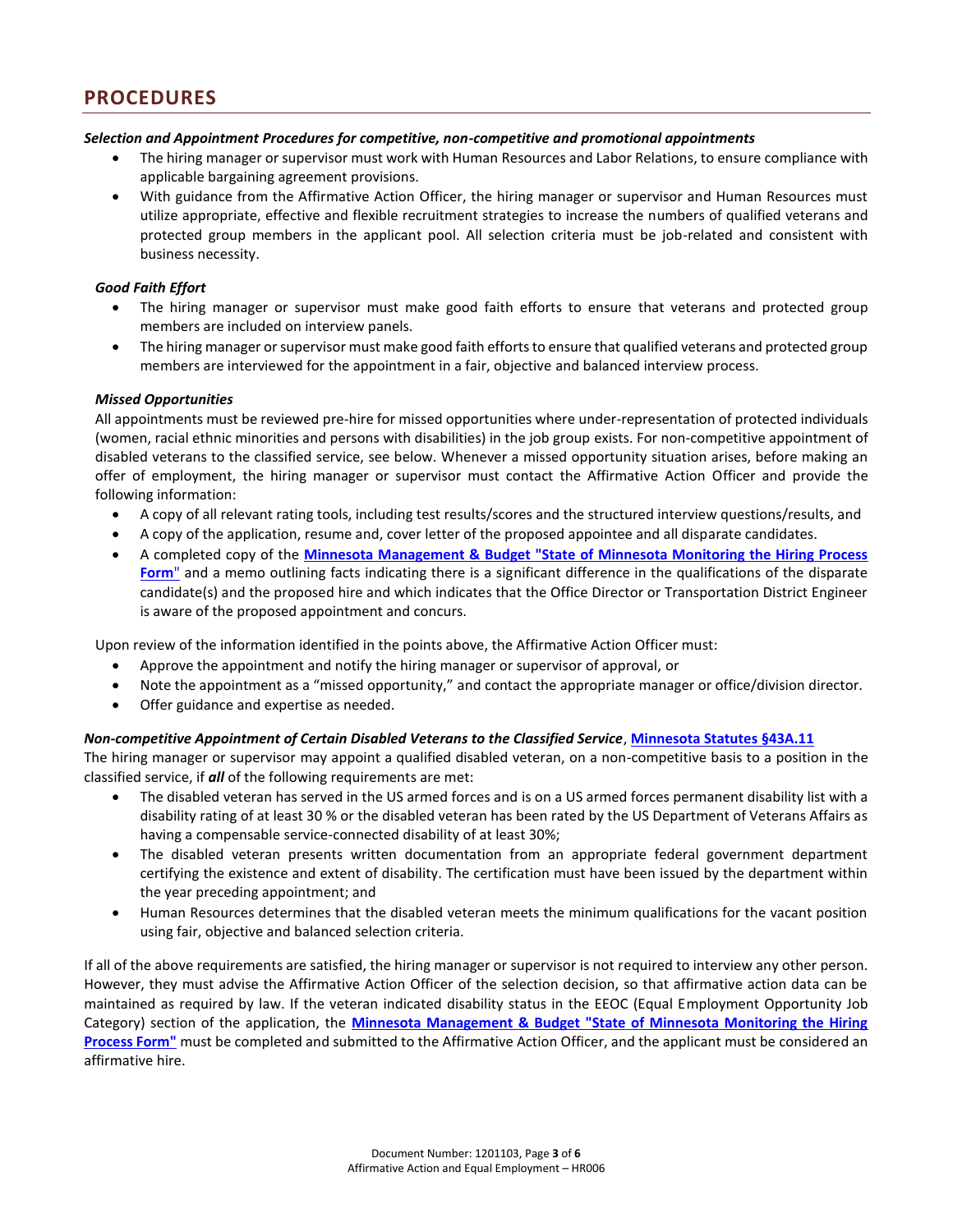#### *Work out of Class and Temporary Opportunities*

Hiring managers or supervisors are encouraged to give sufficient notification of work out of class assignments and temporary opportunities to all qualified MnDOT employees, including veterans and protected group individuals.

### **RESPONSIBILITIES**

#### **Affirmative Action Officer**

- Regularly review all job groups within MnDOT. Work collaboratively with management at all levels to address disparities for protected group individuals. Recommend measurable steps to address disparities in all recruitment and appointment decisions, including competitive, non-competitive, promotional appointments, temporary and work out of class assignments. Ensure that affirmative action recruitment and selection measures are flexible, jobrelated and consistent with business necessity. Review and recommend changes to internal policy, practice and procedures, consistent with best practices and applicable law.
- Ensure understanding of and proper implementation of the requirements set forth in this policy through on-going communication and training.
- Report missed opportunities and progress toward meeting affirmative action goals as required by state and federal law.

#### **Office of Human Resources**

- Work collaboratively with the Affirmative Action Officer and the hiring manager or supervisor to ensure understanding and proper implementation of the requirements set forth in this policy.
- Utilize recruitment and selection measures that are flexible, job-related and consistent with business necessity to address disparities in recruitment and appointment decisions, including competitive, non-competitive, promotional appointments, temporary and unclassified positions, temporary appointments, student worker and work out of class assignments. Seek guidance from the Affirmative Action Officer to address under-representation of protected group individuals within job classifications.
- Actively promote and support MnDOT efforts to promote awareness, acceptance and appreciation for inclusion, diversity and affirmative action efforts.

#### **Assistant or Deputy Commissioner and Division Director**

- Ensure that supervisory and managerial reports understand and implement the requirements set forth in this policy.
- Actively promote and support MnDOT efforts to promote awareness, acceptance and appreciation for inclusion, diversity and affirmative action efforts.

#### **Office Director/Transportation District Engineer**

- Regularly, review all job groups within area of direction or supervision. Where disparities exist for protected group, individuals, take measurable steps to address disparities in all recruitment and appointment decisions, including competitive, non-competitive, promotional appointments, temporary and work out of class assignments. Work collaboratively with the Affirmative Action Officer and Human Resources to address areas of disparity.
- Actively promote and support MnDOT efforts to promote awareness, acceptance and appreciation for inclusion, diversity and affirmative action efforts.
- Ensure that hiring manager or supervisor understands and implements the requirements set forth in this policy.
- Pre-hire, review and discuss with the hiring manager or supervisor, all missed opportunity appointments when qualified protected individuals are available for appointment. Seek guidance regarding missed opportunities from the MnDOT Affirmative Action Officer and if warranted, the appropriate Assistant/Deputy Commissioner or Division Director.

#### **Hiring Manager or Supervisor**

In collaboration with Human Resources and the Affirmative Action Officer:

- Actively promote and support MnDOT efforts to promote awareness, acceptance and appreciation for inclusion, diversity and affirmative action efforts.
- Understand and follow the procedures identified in this policy.
- Work collaboratively with the Affirmative Action Officer and the Office of Human Resources to ensure understanding and proper implementation of the requirements set forth in this policy.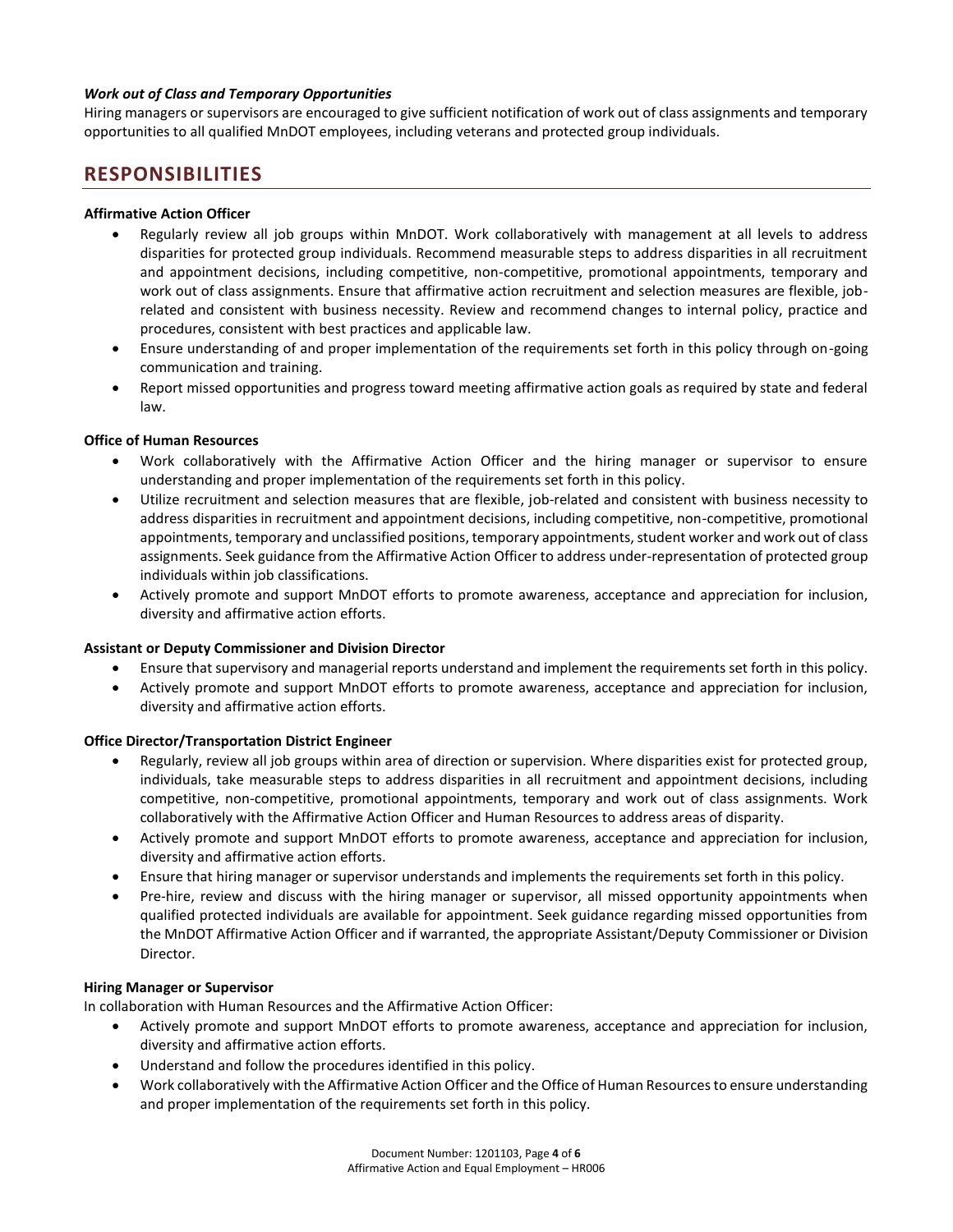Pre-hire, review and discuss with the Office Director/District Engineer, all missed opportunity appointments when qualified protected individuals are available for appointment. Seek guidance from the MnDOT Affirmative Action Officer.

# **FORMS/INSTRUCTIONS**

**[Minnesota Management & Budget "State of Minnesota Monitoring the Hiring Process Form"](http://www.beta.mmb.state.mn.us/doc/hr/staff/staff-hire.pdf)**

## **RELATED INFORMATION**

**[Minnesota Statutes §43A.08](https://www.revisor.mn.gov/statutes/?id=43A.08)** *Unclassified Service*

- o *Unclassified Positions, Subdivision 1 (9), (11), (16)*
- o *Temporary Unclassified Positions, Subdivision 2a*

**[Minnesota Statutes §43A.09](https://www.revisor.mn.gov/statutes/?id=43A.09)** Recruitment

**[Minnesota Statutes §43A.11](https://www.revisor.mn.gov/statutes/?id=43A.11)** Veteran's Preference

**[Minnesota Statutes §43A.15](https://www.revisor.mn.gov/statutes/?id=43A.15)** *Noncompetitive and Qualifying Appointments*

o *Temporary Appointments, Subdivisions 3, 10, 12, 13*

**[Minnesota Statutes §43.111](https://www.revisor.mn.gov/statutes/?id=43A.111)** Noncompetitive Appointment of Certain Disabled Veterans

**[Minnesota Statutes §43A.191](https://www.revisor.mn.gov/statutes/?id=43A.191)** Agency Affirmative Action Programs

**[Minnesota Statutes §363A](https://www.revisor.mn.gov/statutes/?id=363A)** *Human Rights*

**[Minnesota Administrative Rules §3905](https://www.revisor.mn.gov/rules/?id=3905&view=chapter)** *State Agencies; Affirmative Action*

o **[Affirmative Action Policy 3905.0100](https://www.revisor.mn.gov/rules/?id=3905&view=chapter)** *Affirmative Action Policy*

**[MMB Affirmative Action Plan Requirements, Administrative Procedure 19.1](https://mn.gov/mmb/assets/Affirmative-Action-Plan-Requirements-4-28-05_tcm1059-126305.pdf) [Title VII of the Civil Right Act of 1964](http://www.google.com/url?sa=t&rct=j&q=&esrc=s&frm=1&source=web&cd=1&cad=rja&uact=8&ved=0CB4QFjAA&url=http%3A%2F%2Fwww.eeoc.gov%2Flaws%2Fstatutes%2Ftitlevii.cfm&ei=T5EYVLHYLsSryASRwoD4Dg&usg=AFQjCNGtuo9k-m55MhSNLxCxV9UYjg8C6g&bvm=bv.75097201,d.aWw)**

**[Americans with Disabilities Act \(ADA\)](http://www.dol.gov/dol/topic/disability/ada.htm)** 

**Title 42 - [Chapter 126 Equal Opportunity for Individuals with Disabilities](http://www.ada.gov/pubs/adastatute08.htm#12131)**

- o **[Section 12131 Definitions \(Section 201\)](http://www.ada.gov/pubs/adastatute08.htm#12131)**
- o **[Section 12101 Findings and Purposes of the ADA Amendments Act of 2008](http://www.ada.gov/pubs/adastatute08.htm#12101note)**

**[The Equal Pay Act of 1963](http://www.eeoc.gov/laws/statutes/epa.cfm)**

**[Federal Contract Compliance Programs](http://www.dol.gov/elaws/ofccp.htm)**